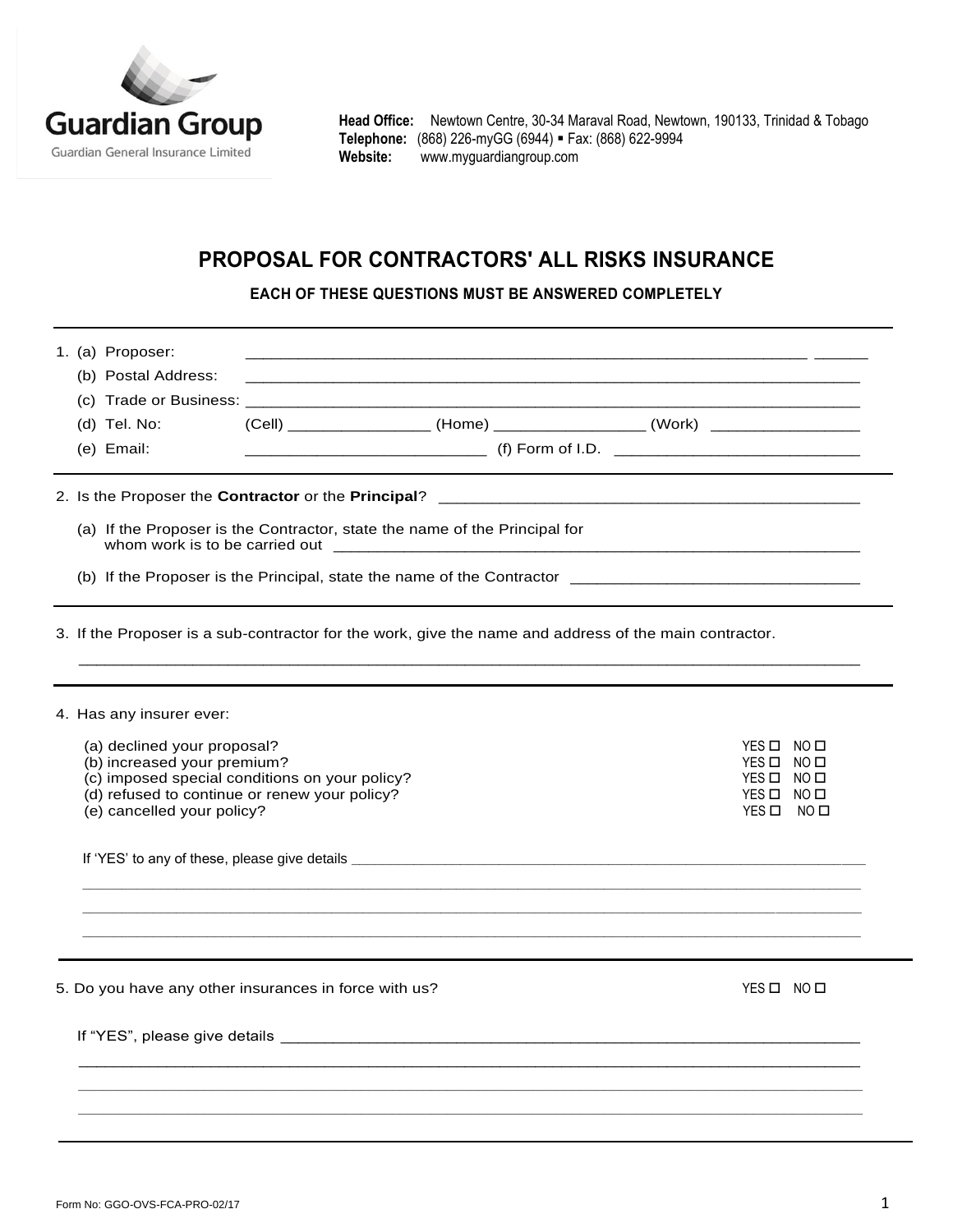## **SECTION 1 – MATERIAL DAMAGE**

6. (a) Describe the general nature of the work to be undertaken

| (b) | Location of the Contract Site                                                                                                                                                                                                                       |
|-----|-----------------------------------------------------------------------------------------------------------------------------------------------------------------------------------------------------------------------------------------------------|
|     | (c) Period of Contract (i) Construction Period _______________ months from ________________________                                                                                                                                                 |
|     | (ii) Maintenance Period ______________ months thereafter                                                                                                                                                                                            |
|     |                                                                                                                                                                                                                                                     |
|     | 7. If the Contract is on a form approved by a professional organization, e.g., The Institution of Civil Engineers,<br>state name of organization and edition of form. If not, attach a copy of the Contract conditions, and write<br>"see attached" |

9. Give details, including dates, of any similar work undertaken by you

| <b>Date</b> | For Whom Undertaken | <b>Nature Of Work</b> | Amount |
|-------------|---------------------|-----------------------|--------|
|             |                     |                       |        |
|             |                     |                       |        |
|             |                     |                       |        |
|             |                     |                       |        |
|             |                     |                       |        |

|                                                                                | <b>SUM TO BE INSURED</b> |
|--------------------------------------------------------------------------------|--------------------------|
|                                                                                |                          |
|                                                                                |                          |
|                                                                                |                          |
| (d) Value of Contractors' Plant, Machinery and Equipment to be used on site \$ |                          |
|                                                                                |                          |
| (f)                                                                            |                          |
| <b>TOTAL SUM INSURED</b>                                                       |                          |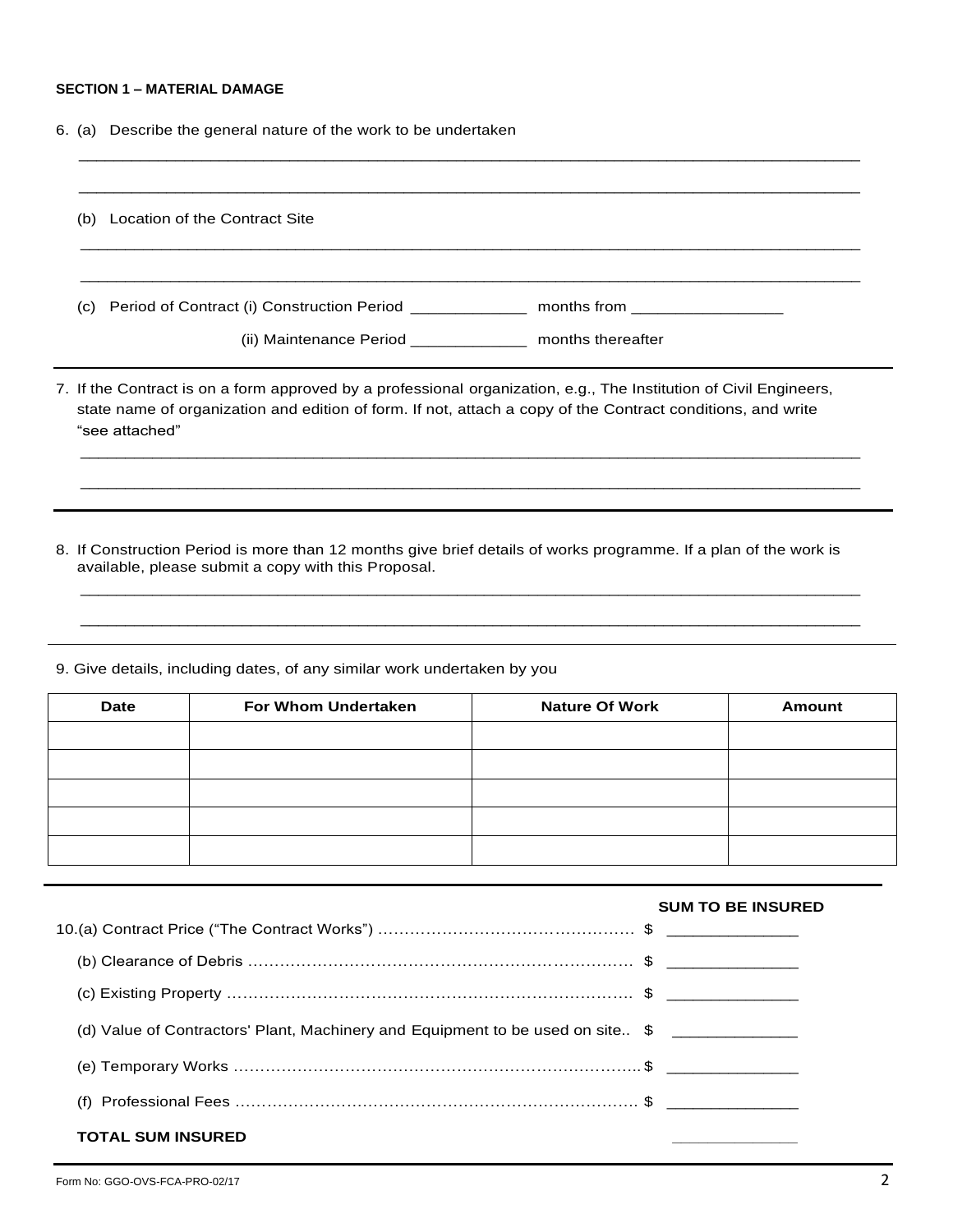| (b) Is the Contract Works sited on:                                                                           |            |  |
|---------------------------------------------------------------------------------------------------------------|------------|--|
| Reclaimed land?<br>(i)                                                                                        | YES O NO O |  |
| (ii) Recently levelled land?                                                                                  | YES O NO O |  |
| (iii) A hillside or steep incline?                                                                            | YES O NO O |  |
|                                                                                                               |            |  |
|                                                                                                               |            |  |
| (e) Give details of any rivers, streams, canals or other water in the area and state distance therefrom.      |            |  |
| (f) Has the area been subject to flooding in the past?                                                        | YES O NO O |  |
| (g) State whether region is subject to weather conditions such as monsoons, typhoons, hurricanes and the like |            |  |
| (h) Are there any mines or disused workings in the vicinity?                                                  | YES O NO O |  |
| 12. (a) State depth of excavations                                                                            |            |  |
| (i) Average depth                                                                                             |            |  |
|                                                                                                               |            |  |
| (b) At present, are there any underground main services on or about<br>the situation of the contract?         | YES O NO O |  |
| If "YES", please give details                                                                                 |            |  |
| (c) Will any blasting be carried out at or near the situation of the contract?                                | YES O NO O |  |
| (d) Describe any special features of the work to be undertaken at the situation of the contract.              |            |  |